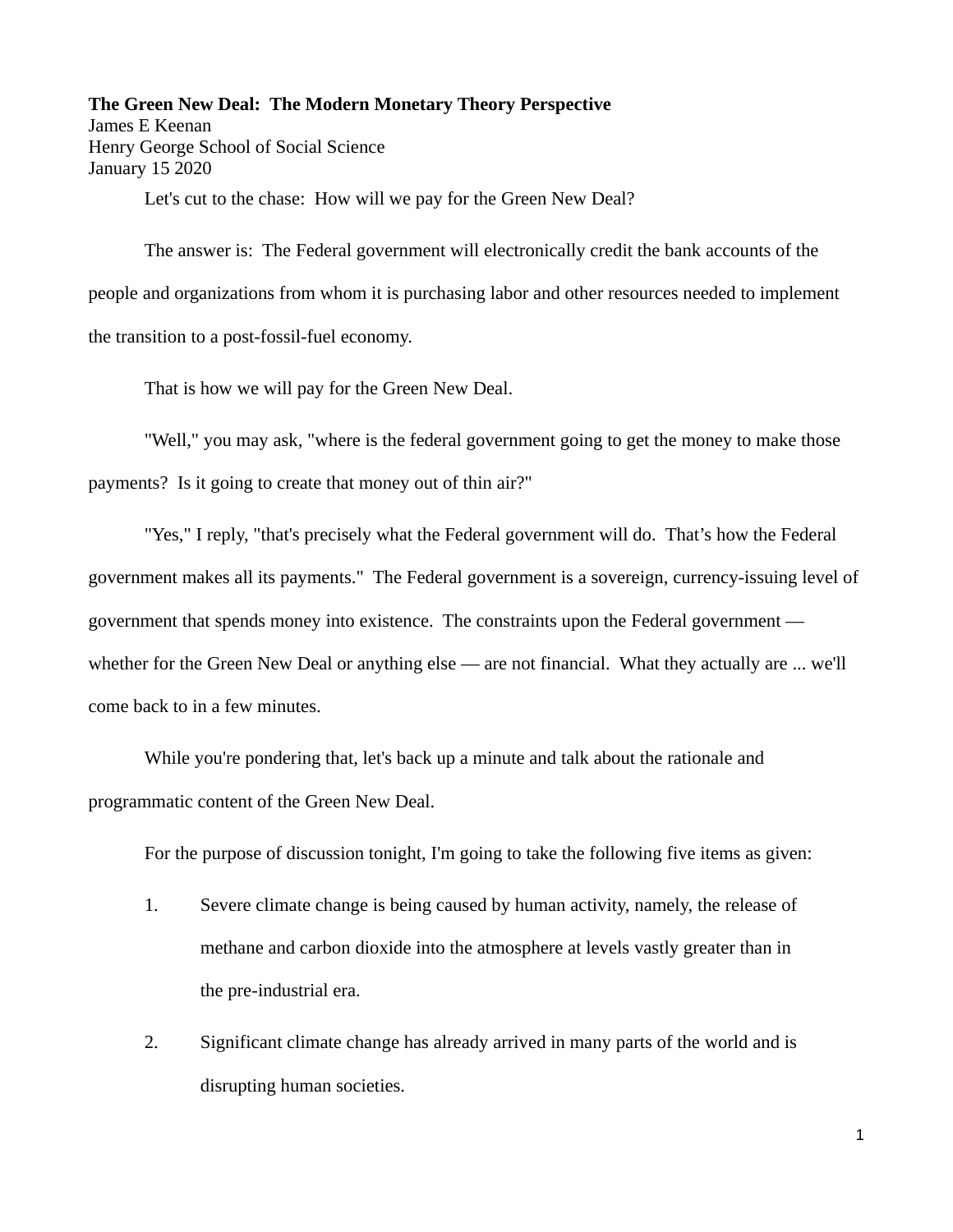- 3. Human societies have a limited time left to reduce emission of greenhouse gasses so as to avoid catastrophic levels of climate change. Global heating is an existential threat.
- 4. The actions that individuals, organizations and governments have taken so far have, at least in the United States, been insufficient to address the first three points.
- 5. Because those actions have been insufficient, and because the threat posed to the United States is nation-wide, in the U.S. action will be needed primarily (though not exclusively) at the Federal government level.

As I said, I'm going to take these points as given. You may not, but if you do not, I'm not going to expend any effort at convincing you otherwise — and what are you doing at this meeting tonight?

So let's proceed to those ideas which we won't taken as given in advance. What I hope to cover are these concepts:

- 1. What are the main aspects of the Green New Deal as I understand it, and why is it structured in the way it is?
- 2. Do we have precedents that can guide us in planning and implementing the Green New Deal?
- 3. How are we going to pay for it?

For the purpose of tonight's discussion, I'll take the Green New Deal to be the political program described in H. Res. 109 introduced by Representative Ocasio-Cortez and Senator Markey in February of last year (https://www.congress.gov/116/bills/hres109/BILLS-116hres109ih.pdf). I don't agree with everything in that resolution, but as a framework for forward movement, it's good enough. It starts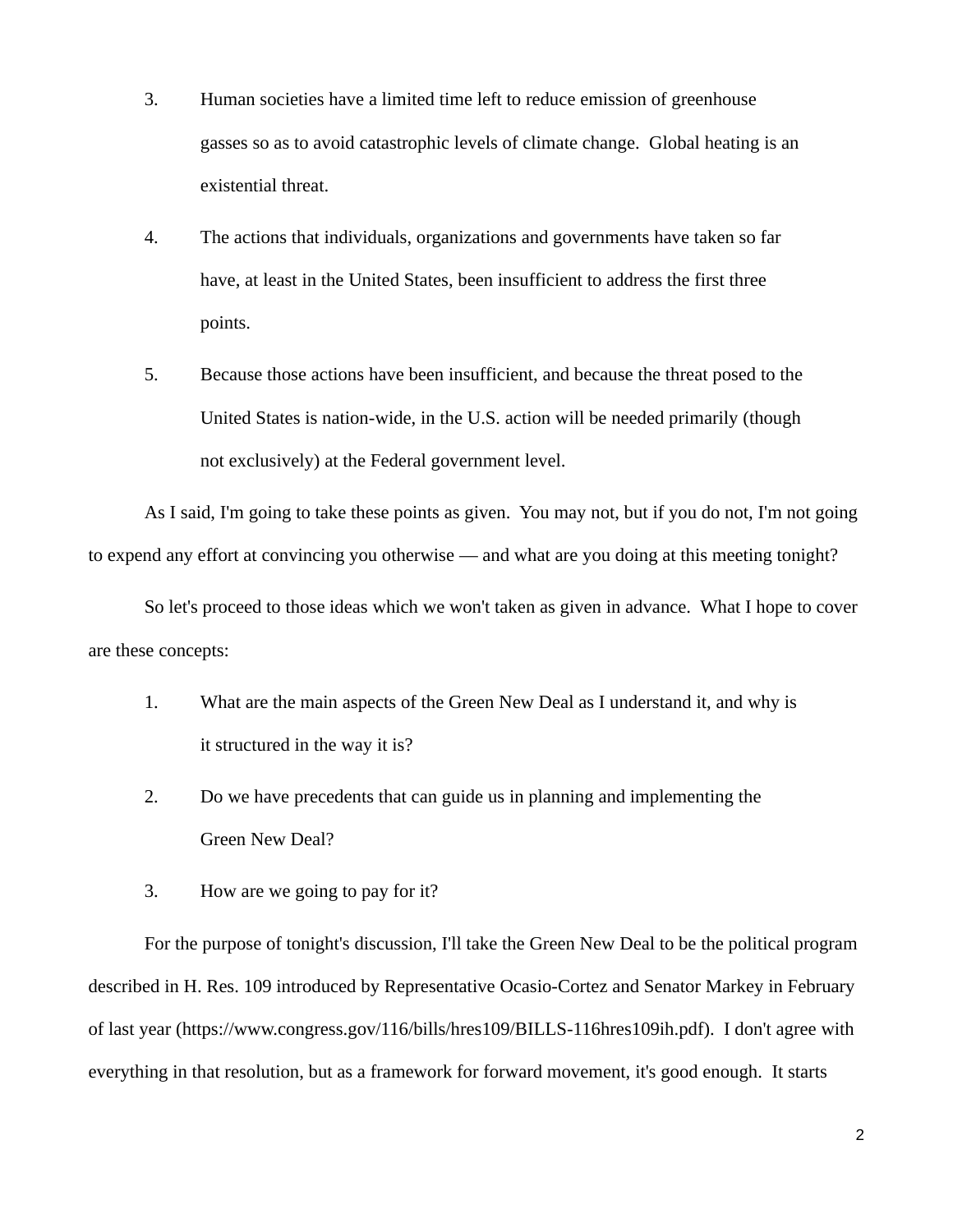from the scientific findings of the Intergovernmental Panel on Climate Change which lead to the call for global reductions in greenhouse gas emissions of 40 to 60 percent from 2010 levels by 2030 and net-zero global emissions by 2050.

The resolution goes on to name several other crises in the U.S.: rising income inequality; declining real wages; the impact of climate change, pollution, and environmental destruction on existing racial, regional, social, environmental, and economic injustices; and so forth. The resolution calls for a 10-year national mobilization on a scale not seen since World War II. So this way of structuring the Green New Deal includes a number of social justice goals as well as goals to deal directly with the causes and consequences of global heating.

I should note that while H. Res. 109 calls for "high-quality health care", it does not specifically call for a single-payer health insurance system (the so-called "Medicare for All") — though I argue that it should. More on that later.

Two things the resolution does call for  $-$  and which deserve our attention  $-$  are (1) a guarantee of "wage and benefit parity for workers affected by the transition"; and (2) "guaranteeing a job with a family-sustaining wage, adequate family and medical leave, paid vacations, and retirement security to all people of the United States" — what Modern Monetary Theory calls the Job Guarantee.

So you're probably wondering, why do Green New Deal advocates structure the proposal to address much more than energy production and consumption? As an article on the Politico website last February expressed it:

*"The most glaring problem with the Green New Deal is that it doesn't just make that case for all-out emergency climate action; it calls for a whole basket of new progressive policies. It treats all of America's problems — wage stagnation, unaffordable housing, anti-competitive business practices, the decline of labor unions —*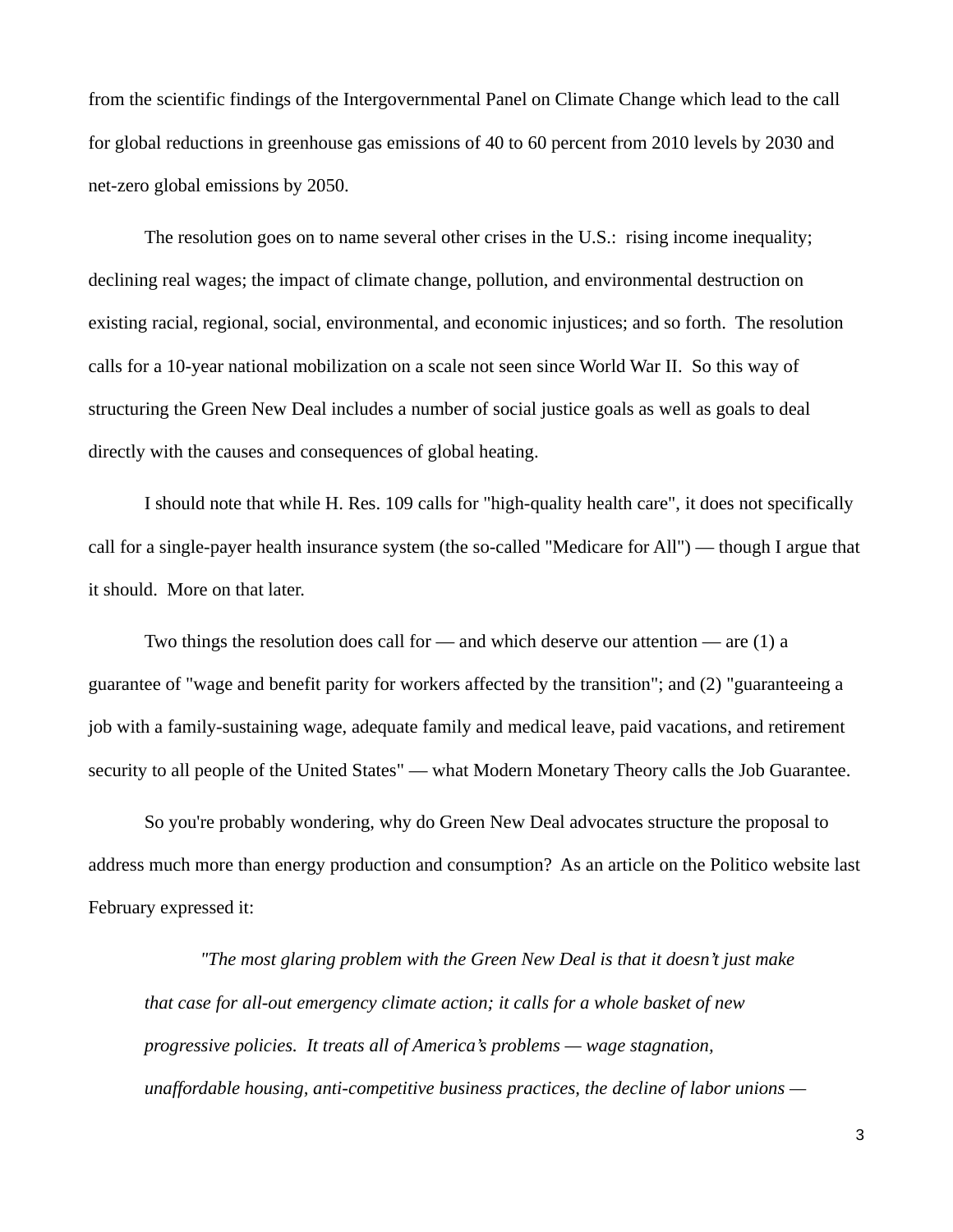*as if they were just as urgent as the climate crisis. And its proposed solutions are just as expansive." (https://www.politico.com/magazine/story/2019/02/07/green-new-deal-224928)*

The best response to this came from Lambert Strether, a contributor to the Naked Capitalism blog. He wrote:

*"The Green New Deal is a DEAL. All agree that the entire society [must] be mobilized for the GND to succeed (and though few say it, the dreaded lifestyle and consumption changes will have to be part of that). The deal for the working class is if they participate in GND mobilization, they are restored to a life of dignity: Real work for real money, the chance to take care of their families ..., medical care, the rentiers['] boot off their neck, and clean air and water. In other words, universal concrete material benefits. That is the deal. That is a new deal, a deal that hasn't been offered for most of my lifetime, and never for young people. That is the green new deal. ... And all deals have (at least) two sides: This one has the "climate" side, and it has the "justice" side. One for the other. That's how and why the Green New Deal will work as a deal. You might even call it a covenant, if you're religiously inclined."* 

(https://www.nakedcapitalism.com/2019/02/aoc-ed-markey-introduce-green-new-dealresolution-lets-remember-its-deal.html)

Let's now turn to the question of whether we have precedents that can guide us in planning and implementing the Green New Deal.

Your first instinct is probably to ask, "What about **the** New Deal: the first two terms of Franklin Roosevelt's presidency? Are their precedents there?" The first New Deal certainly **implemented** many programs to address the Great Depression and to lay the basis for many decades of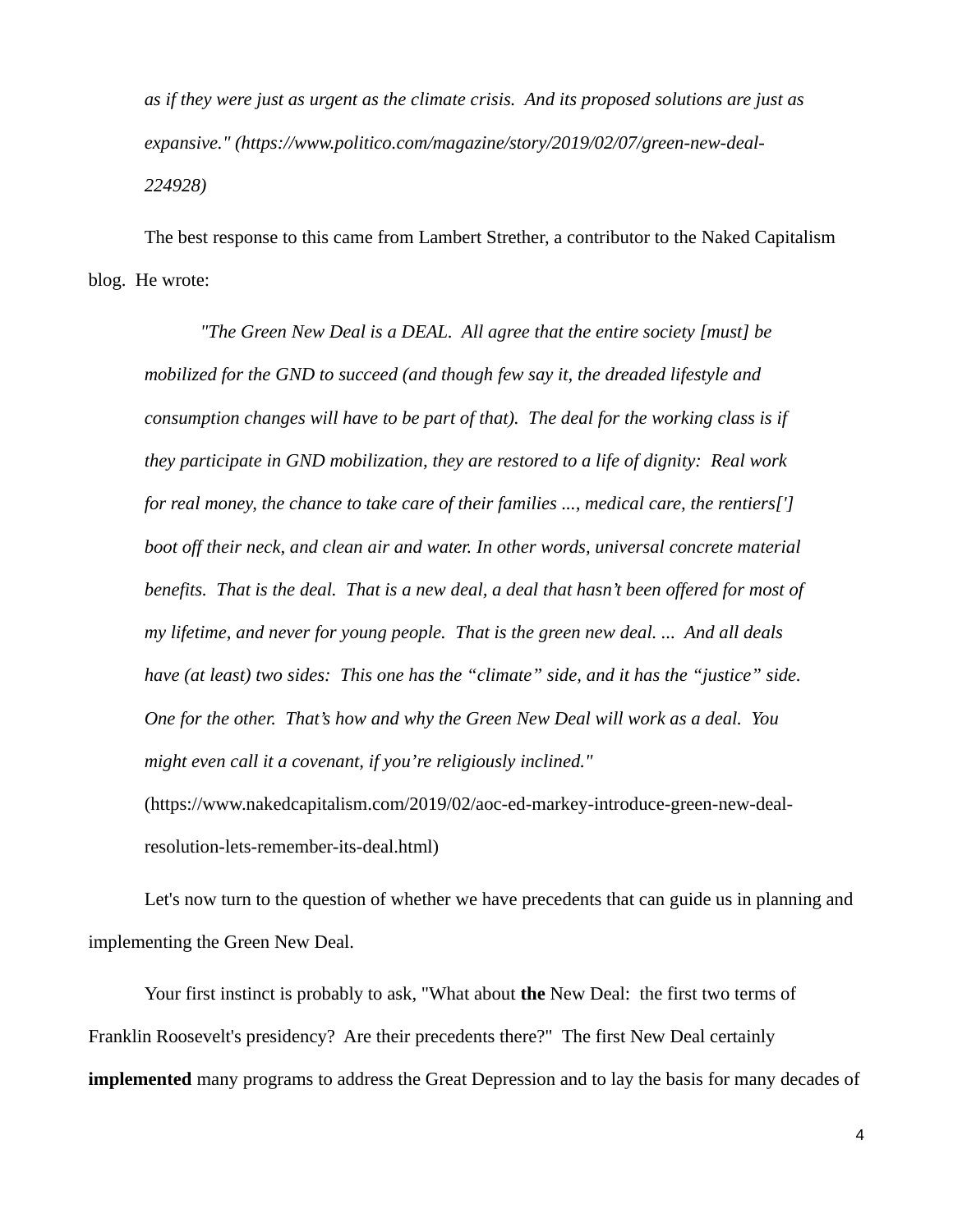economic growth: Social Security; reform of the banking system; legalizing collective bargaining; rural electrification; and so forth.

But note that we're looking for guidance in **planning** the Green New Deal as well as implementing it. In its first years in office, the Roosevelt administration's response to the Great Depression was highly improvisatory: Put together a program; see if it works and is politically palatable; if not, get rid of it and try something else. The Roosevelt administration did not come into office in 1933 with an overall plan on the scale of the Green New Deal as found in H. Res. 109.

If, however, we come forward seven years from 1933 to 1940 we see that it is possible for a nation which is in the midst of an existential crisis to **plan** how to deal with that crisis. We have to cross the Atlantic to do this. We have to go to Great Britain, which in early 1940 had been at war with Nazi Germany for six months. The air raids of the Battle of Britain and the British evacuation from Dunkirk were still in the future, but it was already clear that defeating the Nazis would require a total mobilization of British society.

It was at this point that the most eminent political economist of the twentieth century, John Maynard Keynes, published a pamphlet entitled, *How to Pay for the War*. Keynes recognized that the war effort would require not just an increase in the real resources available to the British economy, but a diversion of some of those resources away from consumer goods to defense goods. People hired in the defense industries would have more money to spend on consumer goods but would have fewer consumer goods on which to spend that money. That's a recipe for inflation.

Keynes had seen this dynamic over two decades earlier when he worked in the British Treasury during World War I. Keynes saw that British workers had gotten shafted by inflation during World War I. He didn't want to see a repeat of that during World War II, not least because it would undermine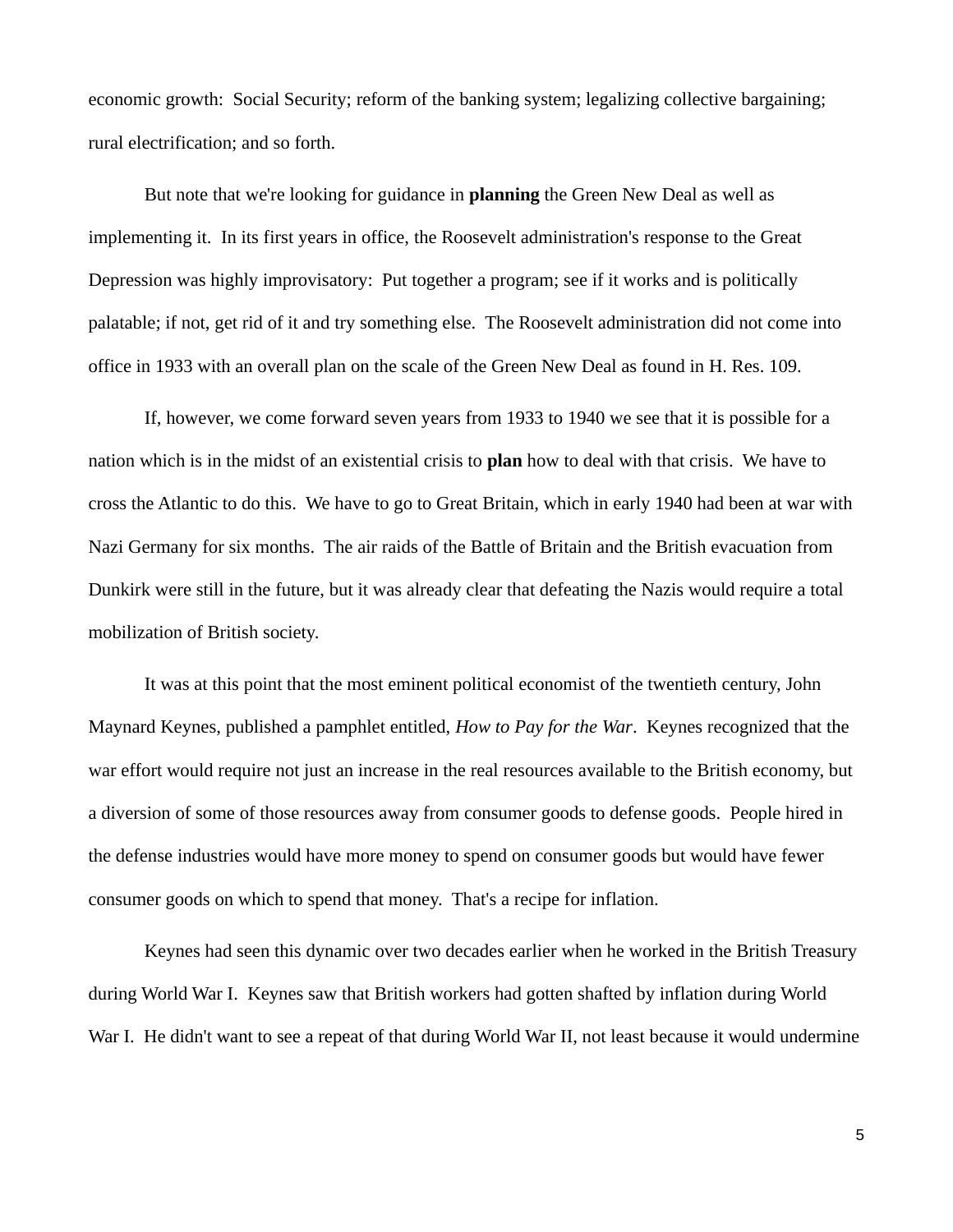support for the war effort. But he also thought that wartime measures could be the basis for tempering income inequality in British capitalism.

So in *How to Pay for the War*, Keynes assessed the resources that would be needed for the war effort and the resources that were available for that effort. Massive amounts of purchasing power were being injected into the economy but purchases of consumer goods had to be restricted. That meant that the government had to find ways of draining some of that purchasing power from the economy. That would have to be accomplished by some combination of taxation, voluntary savings (such as war bonds sales) and involuntary savings (compensation deferred until after the war — something like a mandatory IRA account). Britain had not used involuntary savings during World War I. Keynes, looking back on that experience, felt that that was a mistake. So Keynes felt that involuntary savings should be part of the mix.

In the U.S. Treasury during World War II, people read *How to Pay for the War*, so they understood the problem Keynes was addressing. The war effort meant that government spending would divert existing real resources from the non-government sector. But that spending would, in turn, translate into bigger paychecks for workers. More people could buy Chevys — but Detroit was now producing Sherman tanks instead of Chevys. Consumer goods prices would have skyrocketed unless the government could drain some of that purchasing power out of the economy. The U.S. mainly relied on a combination of taxation and voluntary savings. In this, the U.S. was largely successful. Despite having to shift up to fifty percent of domestic production to the war effort, inflation was relatively mild in the U.S. during the Second World War.

Let's step back and view this a bit more abstractly. The nation faced an existential threat. The government, acting in pursuit of the public purpose, addressed this threat by redirecting real resources from the non-government sector to the public sector. This redirection was accomplished by the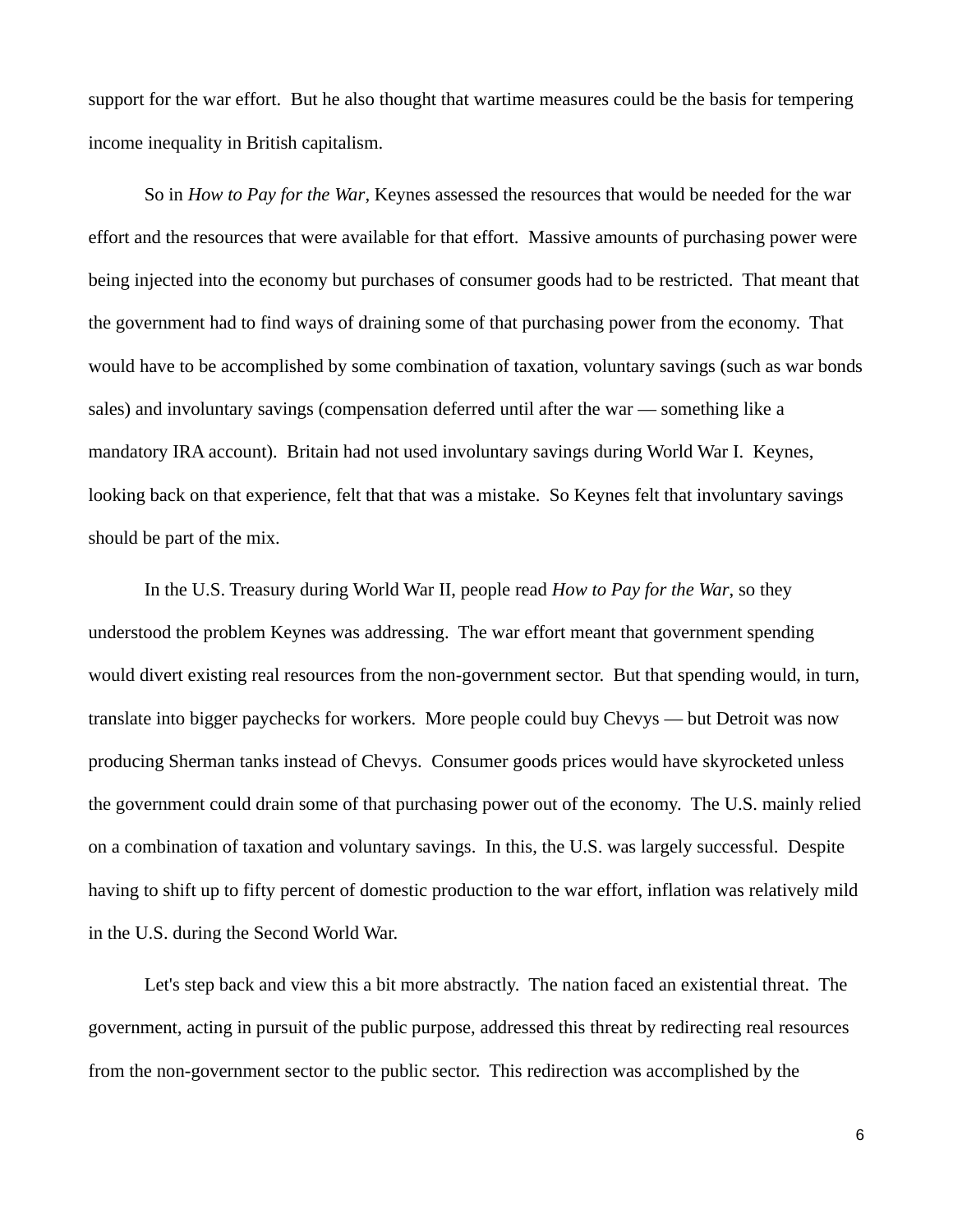government spending money to purchase goods and services from the non-government sector. The money the government spent did not come out of some vault. It did not come from already accumulated taxes. It did not previously exist. It was created by, and in the act of, government spending. Once spent, that money, if re-spent, would have driven up the prices of consumer goods. So the government drained part of that money back by a combination of taxation and other measures.

The real question was not: "How are we going to pay for the war?" The real question was: "How are we going to mobilize the real resources needed for the war and still have enough goods and services for people to support the war effort?"

Back to the present. Remember the five "givens" I mentioned at the beginning of this talk? They add up to: Global heating is an existential threat. Combatting it is going to require the redirection of real resources away from parts of the non-government sector — such as fossil-fuel production — toward the redefined public purpose.

So, how are we going to pay for it?

Here, I'd like to quote another contributor to the Naked Capitalism blog, Marshall Auerback, who writes:

*"We "pay" for [the] ... specific proposals [in the Green New Deal] much as we do with any government initiative: Congress appropriates the funds, and the government literally spends the money into existence. The key point here is that when a government issues a currency that is not backed by any metal or pegged to another currency ..., then there is no reason why it should be constrained in its ability to finance its spending by issuing currency in the way it was, say, under a gold standard .... By extension, taxes don't actually "fund" the government, so much as they constrain overall expenditures in the economy. In essence, government spending adds new money*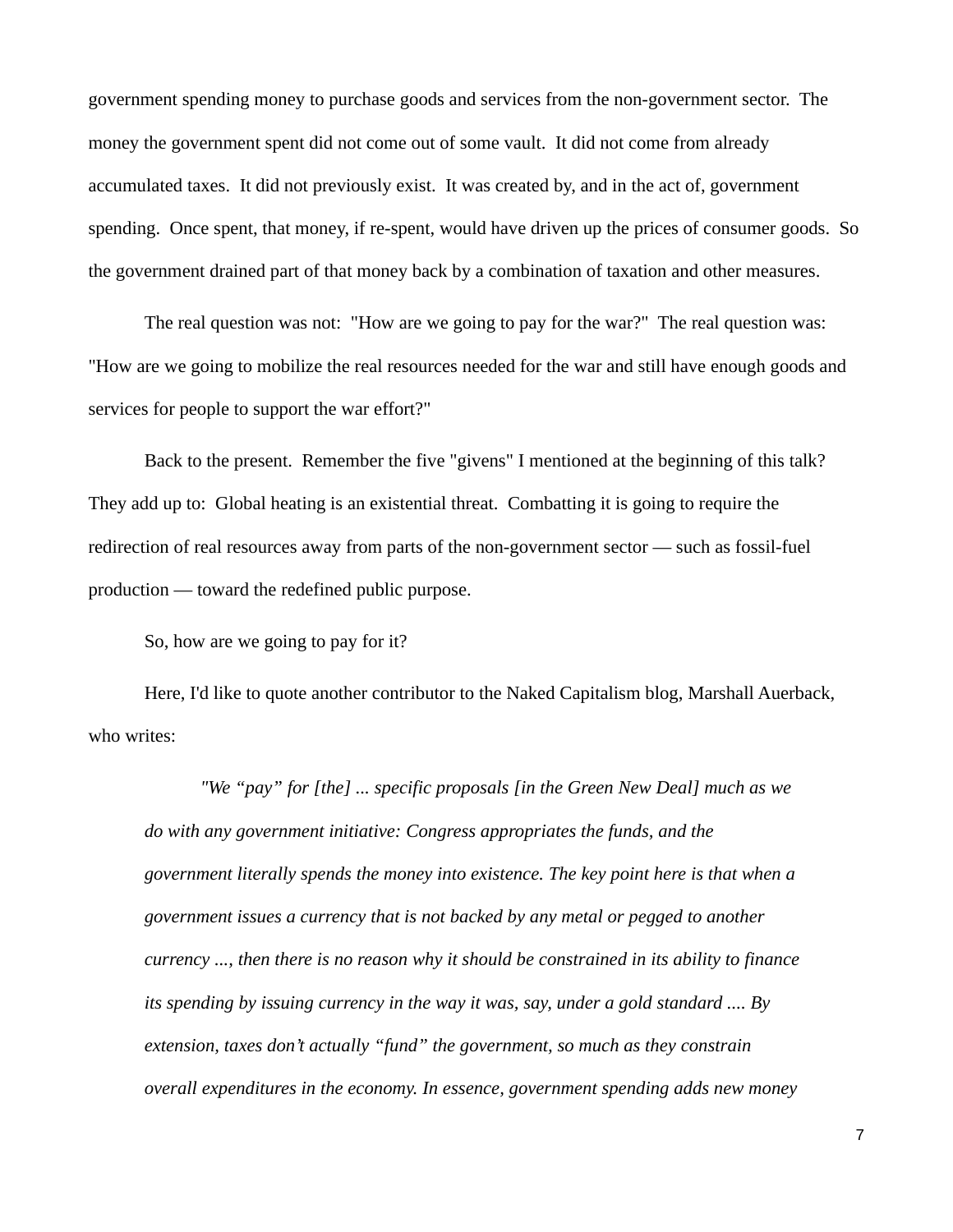*to the economy, whereas the imposition of taxes takes some of that money out again."*  (https://www.nakedcapitalism.com/2019/02/green-new-deal-just-focus-not-pay.html) Auerback goes on to state:

"A [sovereign] government can create all of the currency it likes, but there are *finite supplies of natural resources, labor, and other productive assets that form the backbone of an economy. Put another way, money is not scarce, but real resources can be. So if government spending does not add to the economy's productive capacity, then excessive expenditures will almost certainly become inflationary, and that does represent a legitimate constraint. That is why the main focus of the Green New Deal should be on how the money is spent, rather than how the program is to be funded."*

A more in-depth look at the real resources needed for the Green New Deal is the approach taken by modern monetary theorists Yeva Nersisyan and Randy Wray in their essay, *How to Pay for the Green New Deal*, published last year by the Levy Institute at Bard College (http://www.levyinstitute.org/pubs/wp\_931.pdf). It's no accident that the name of this essay echoes that of Keynes' 1940 pamphlet. It's also no accident that they acknowledge that the title is something of a misnomer.

The real question is not: "How are we going to pay for the Green New Deal?" As I said at the outset, the answer to that question is: The Federal government will electronically credit the bank accounts of the people and organizations from whom it is purchasing labor and other resources needed to implement the transition to a post-fossil-fuel economy. As Nersisyan and Wray note,

*"Whatever the financial costs, we already have a financial system that can handle them. What is less certain is that we can mobilize the resources that will be*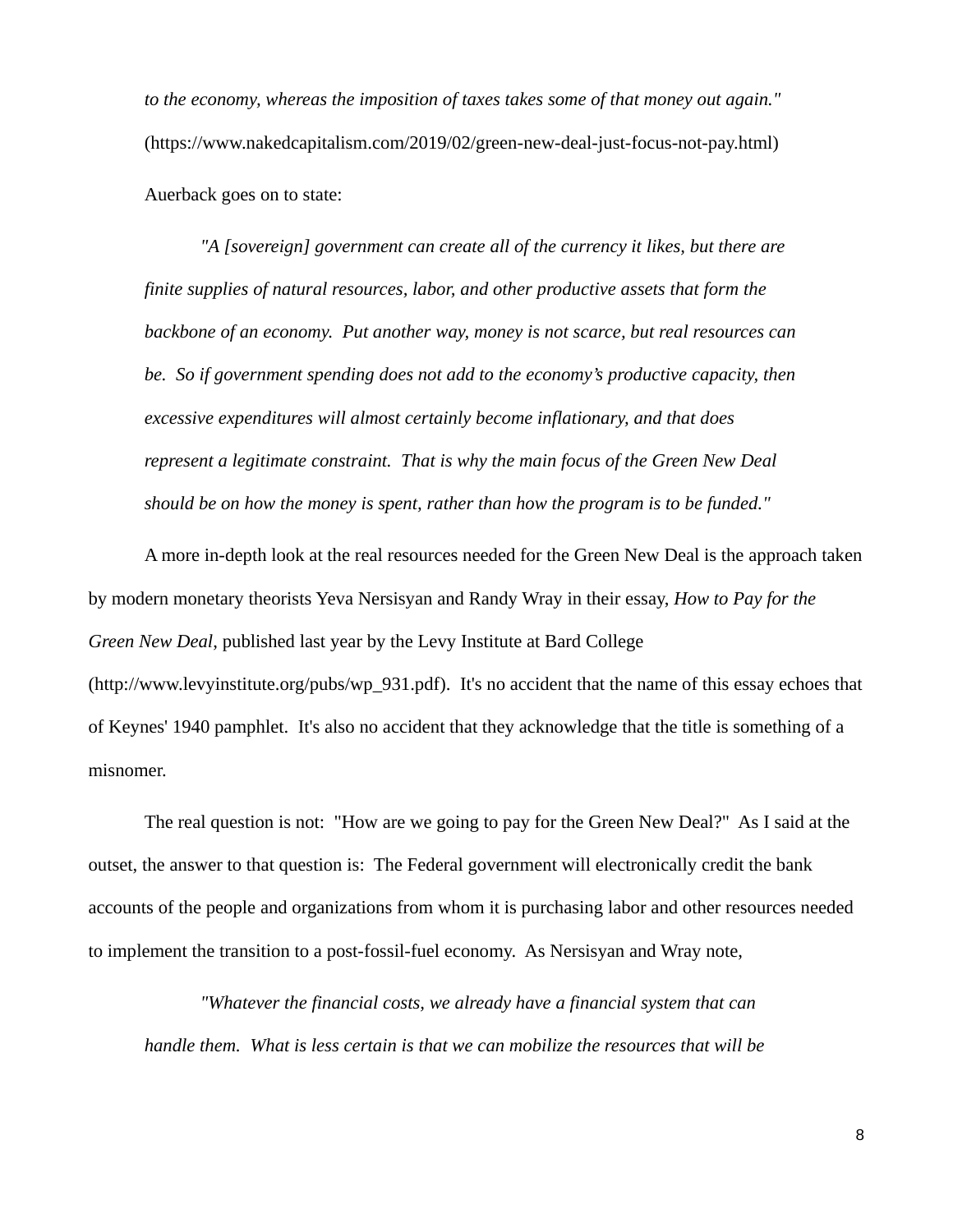*required. This will require a combination of putting excess capacity to work and shifting already employed resources away from existing production to GND projects."*

So the real question(s) are:

- \* What real resources do we need to make that transition?
- \* What portion of those real resources can be freed up from existing resources?
- \* How can we make the transition a **just** transition and have it perceived as a just transition by people who might be adversely affected by aspects of that transition?

Nersisyan and Wray essentially draw up a spreadsheet for a just transition. They report that many of the scariest cost predictions are misleading because they only total up costs and ignore cost savings. Their finding is surprisingly optimistic: The Green New Deal will require redirection of about 10% of gross domestic product over a 10-year period. Compare that to the 50% of gross domestic product needed for war production during World War II.

Recall earlier that I said that H. Res. 109, while calling for quality health care for all, did not specifically call for a single-payer health insurance system — though I thought it should. Nersisyan and Wray (among many others) point out that we spend 18% of gross domestic product on health care — and get poorer results than countries that only spend 10% of their GDP on health care. If we could redirect 8% of GDP from a health care system predicated on private health insurance to the Green New Deal, we'd have most of the Green New Deal already paid for!

Nersisyan and Wray do not underestimate the scope of the challenge we face, but they argue:

*"The future of humanity lies in the balance. Half measures will not do. It might take all our available resources — and then some — to win this battle. The experts say*